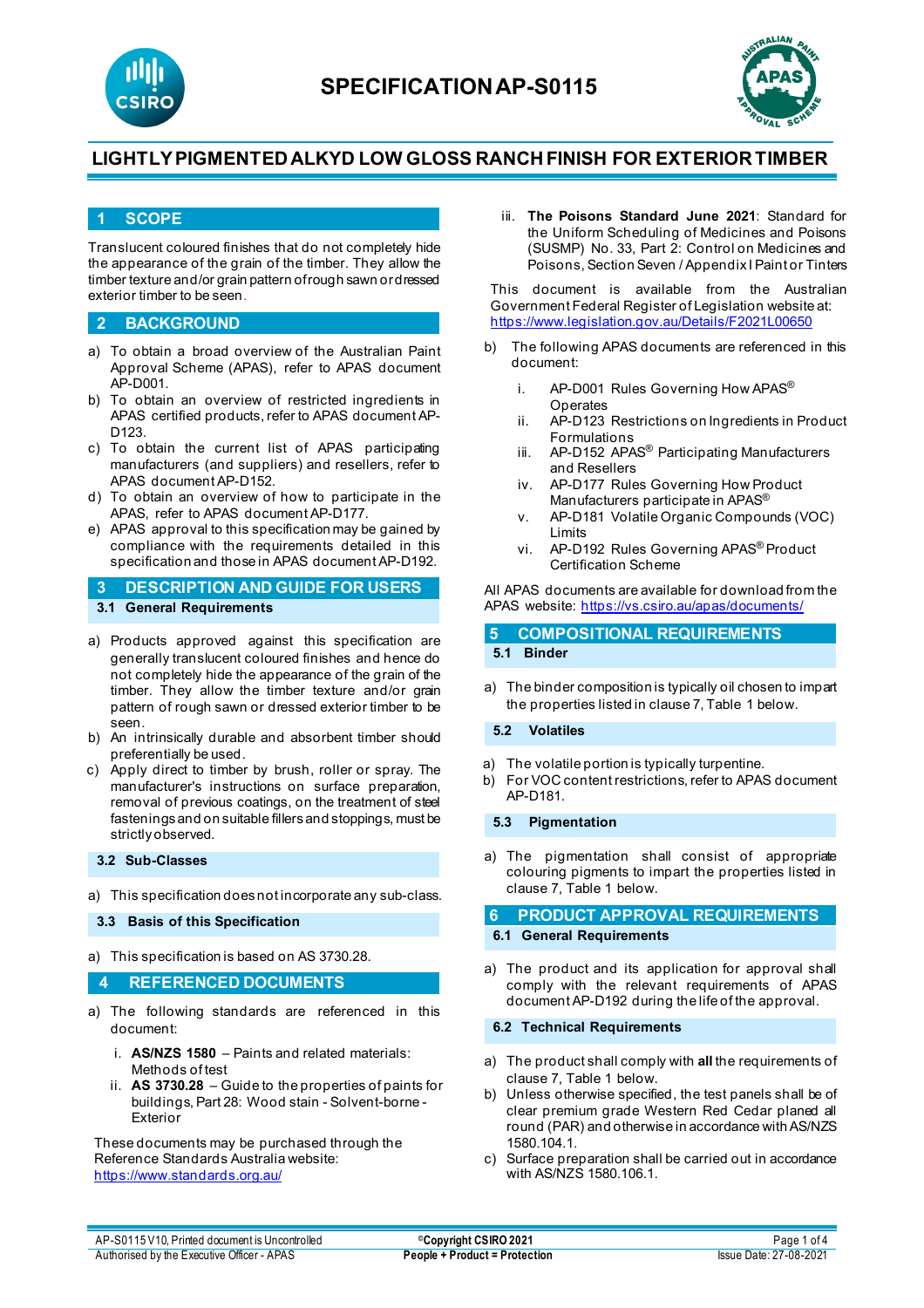



- d) Test panels shall be prepared by brushing without thinning by AS/NZS 1580.107.8 in accordance with the manufacturer's published data sheet or label instructions.
- e) For the durability test, the panels shall be of suitable size for the exposure racks. All surfaces including backs and edges shall be coated.
- f) The manufacturers own quality control schedule of tests and limits shall be allowed subject to the approval of the Executive Officer (EO), APAS.
- g) On request, the EO may request the results of the tests for a batch and compare these with previous batches.
- h) Density and non-volatile content by weight (NVCW) figures for each production batch of the approved product shall be within ±3% of the actual (not theoretical) figures quoted in the original product approval submission (APAS document AP-D139).
- i) Subject to compliance with all the requirements of this specification, the level of Approval appropriate to the application shall be given to the system.

### **6.3 Health and Safety Requirements**

- a) Shall not be a Schedule 1, Schedule 2 or Schedule 3 paint (SUSMP).
- b) The manufacturer's Safety Data Sheet (SDS) must be studied closely prior to using the product and complied with during use of the product.
- c) Since the products contain flammable solvents, they should be stored away from all sources of heat or ignition. Good ventilation provided during use to minimise the risk of fire or explosion and the long-term toxic effects of absorption of the vapour into the lungs.
- d) Containers should be resealed immediately after use and good ventilation provided during use to minimise the risk of fire or explosion and the long-term toxic effects of absorption of the vapour into the lungs.
- e) Care should be taken to avoid contact with the skin by the use of protective clothing and barrier cream.
- f) Products intended for sale in Australia shall comply with all the requirements of the SUSMP. Products intended for sale in other countries shall comply with all local WHS and environmental requirements.
- g) The product shall comply with all requirements of clause 6.3 and 6.4 of APAS document AP-D192.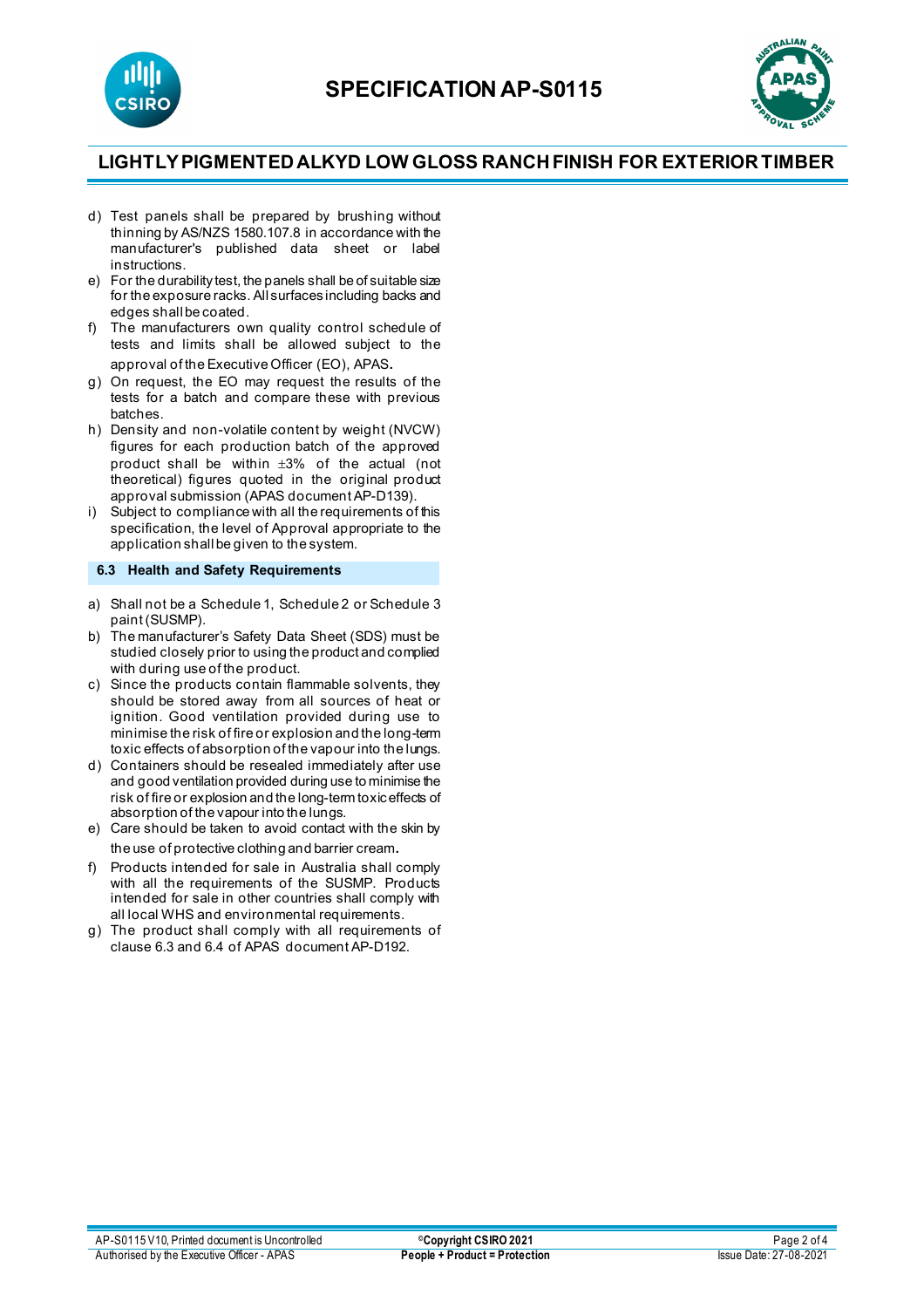



# **7 TABLE 1: PERFORMANCE PROPERTIES**

| <b>TEST</b>                                       | <b>AS/NZS</b><br>1580<br><b>METHOD</b>                                                | <b>REQUIREMENTS</b>                                                                                                                                                                                                                                                                    |
|---------------------------------------------------|---------------------------------------------------------------------------------------|----------------------------------------------------------------------------------------------------------------------------------------------------------------------------------------------------------------------------------------------------------------------------------------|
| <b>General Requirements</b>                       | <b>AS</b><br>3730.28                                                                  | Shall comply with all the requirements of clause 5 Typical<br>Properties and Characteristics, except as modified below.<br>All results shall be reported.                                                                                                                              |
| Non-volatile Content by Volume<br>(Volume Solids) | Theoretical<br>Calculation                                                            | Recorded.                                                                                                                                                                                                                                                                              |
| Viscosity                                         | 214.3                                                                                 | Recorded.                                                                                                                                                                                                                                                                              |
| Surface Dry Condition                             | 401.1                                                                                 | $\leq 6$ hrs.                                                                                                                                                                                                                                                                          |
| Hard Dry Condition                                | 401.3                                                                                 | $\leq$ 24 hrs.                                                                                                                                                                                                                                                                         |
| Specular Gloss                                    | 602.2                                                                                 | Recorded.                                                                                                                                                                                                                                                                              |
| Resistance to Natural Weathering                  | 457.1<br>481.1.2<br>481.1.7<br>481.1.8<br>481.1.9<br>481.1.10<br>481.1.11<br>481.1.12 | After 24 months exposure on a 45° rack facing north at a temperate<br>site, the following ratings shall apply:<br><b>Discolouration</b><br>$\leq$ 2<br>Checking<br>0<br>Cracking<br>0<br><b>Blistering</b><br>O<br>Flaking and Peeling<br>0<br>Chalking<br>< 2<br>Colour Change<br>< 2 |
| VOC Content                                       | <b>APAS</b><br>AP-D181                                                                | Refer to APAS document AP-D181 for method and limits.<br>If the APAS specification is not listed on AP-D181, a declaration of<br>VOC content is still required.                                                                                                                        |